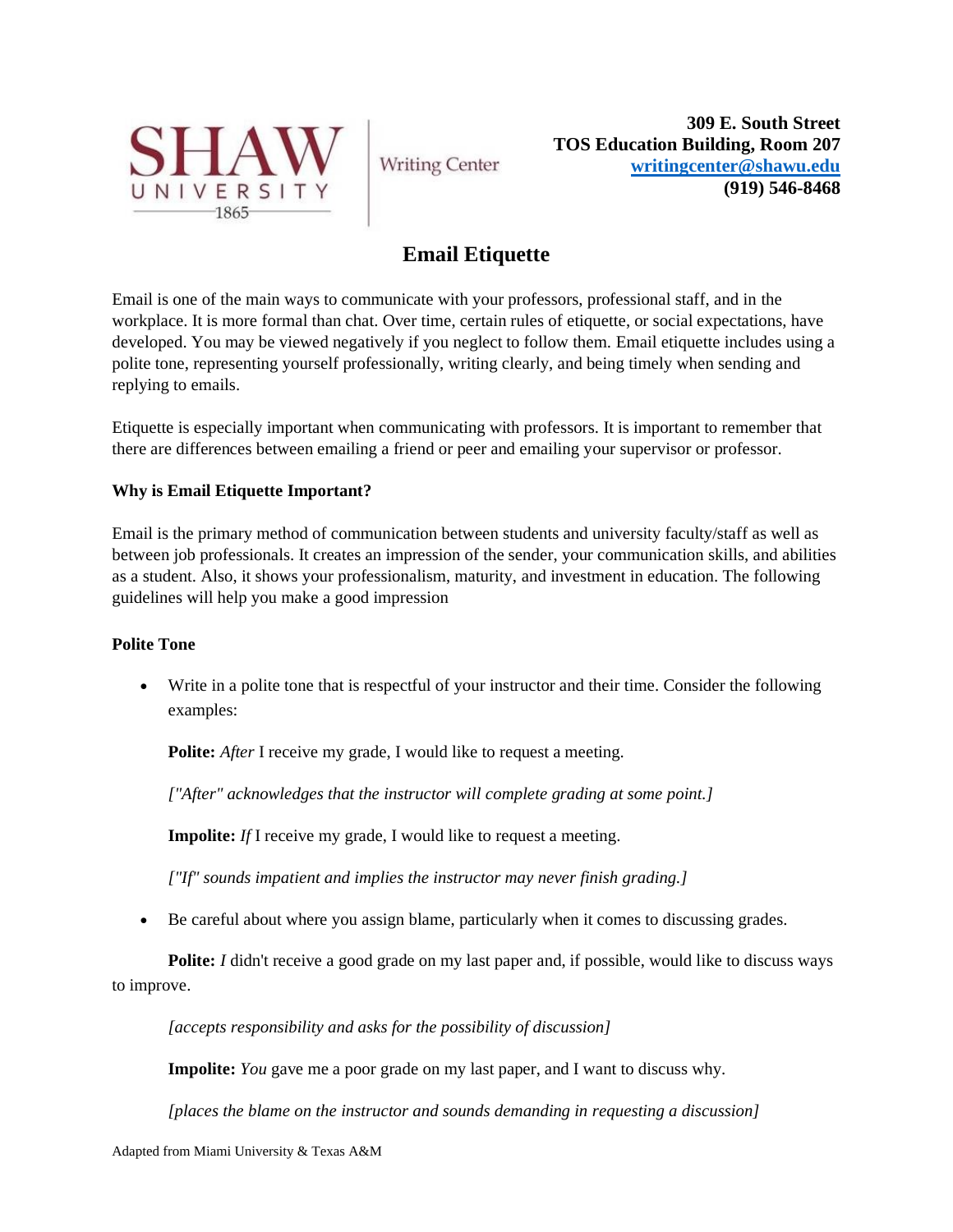• Present requests as questions, rather than commands or demands. If scheduling a meeting, leave the request open for your instructor to suggest a specific time.

Polite: Can I meet with you during your office hours on Friday?

Also Polite: Would it be possible to meet with you sometime this week?

Impolite: I want a meeting in your office this Friday at 2pm.

#### **Professionalism**

- Recognize when it is **appropriate** to email
	- o Asking simple questions.
	- o Submitting an assignment when told to do so.
	- o Explaining that you will be late to class or miss class.
	- o Requesting a meeting in your instructor's office.
- Recognize when **not** to email.
	- o Asking questions that are already answered on the assignment sheet or syllabus.
	- o Asking complicated questions that require long answers.
	- o Submitting an assignment without permission.
	- o Expressing anger that could lead to a heated debate or argument.
- Proofread your email before sending.
	- o Re-read your subject line and entire email before sending.
	- o Ensure the recipient's name is spelled correctly.
	- o Check for grammar, spelling, and punctuation.
- If you attach a document, double-check that the correct document is attached.
- Provide all necessary information, such as the course number and section or time of class, assignment name, or dates. This prevents extra emails for clarification and ensures you get the information you need in a timely manner.
- Send emails early, so you can receive a response before your deadline. By the same token, reply to emails as soon as possible as well.
- Send emails early, so you can receive a response before your deadline. By the same token, reply to emails as soon as possible as well.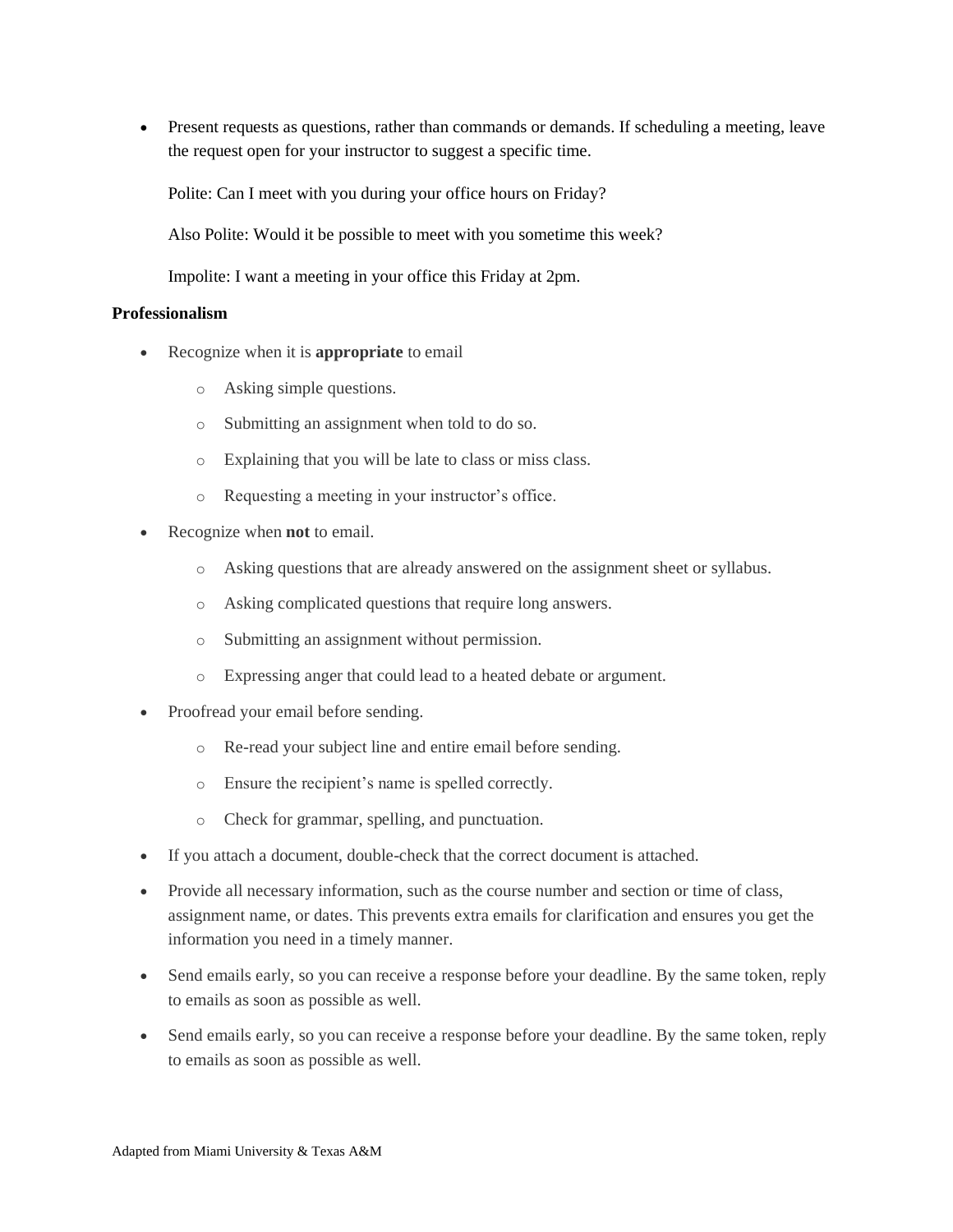## **Email Template**